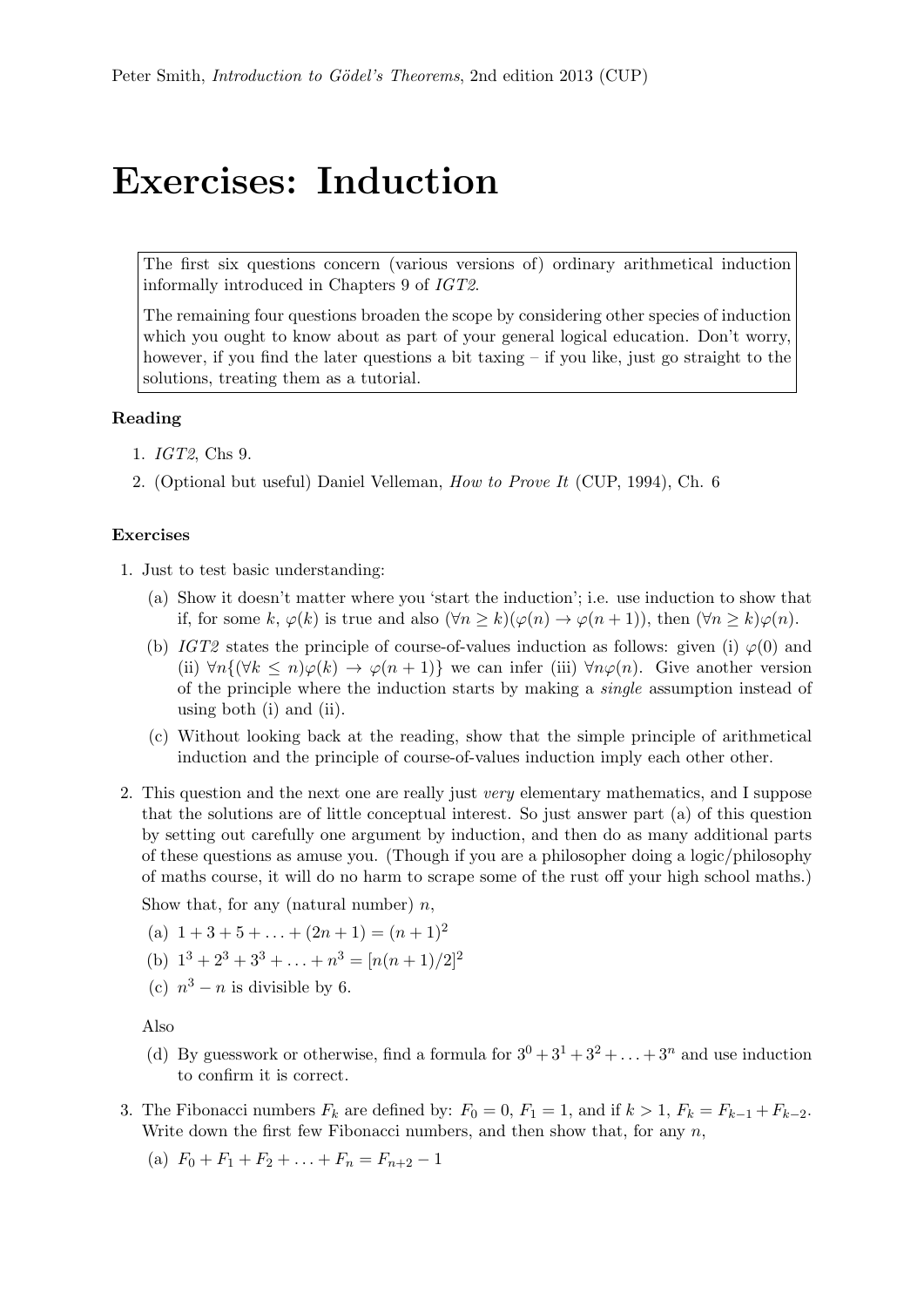- (b)  $F_0^2 + F_1^2 + F_2^2 + \ldots + F_n^2 = F_n F_{n+1}$
- (c)  $F_{n-1}F_{n+1} = F_n^2 + (-1)^n$

(It is well worth checking out [http://en.wikipedia.org/wiki/Fibonacci](http://en.wikipedia.org/wiki/Fibonacci_number)\_number to find out more about this fascinating sequence.)

- 4. (The Towers of Hanoi: see picture at <http://bit.ly/1c4QSUf>.) Suppose you have three posts and a stack of  $n$  different sized disks, initially placed on one post with the largest disk on the bottom and with each disk above it smaller than the disk below. You are to move the disks so they end up all on another post, again in decreasing order of size with the largest disk on the bottom. The only moves you are allowed involve taking the top disk from one post and moving it so that it becomes the top disk on another post, without being put on a smaller disk.
	- (a) Show that for any n there must be a sequence of moves that does indeed end with all the disks on a post different from the original one in the desired configuration.
	- (b) How many moves are required given an initial stack of n disks in the sequence of moves revealed by your answer to the previous question?
- 5. Use some form of arithmetical induction to show that
	- (a) Every wff of your favourite system for the propositional calculus is balanced, i.e. has the same number of left and right parentheses. (We'll assume that you aren't using a Polish bracket-free notation!)
	- (b) No proper initial part of a wff (i.e. initial part shorter than the whole wff itself) is itself a wff. [Hint: Assume the desired result holds for wffs with up to  $n$  connectives, and then consider whether there could be counterexamples when dealing with a wff with  $n + 1$  connectives.

Conclude that

- (c) Any non-atomic wff can be decomposed into a main connective and one or two subformulae in exactly one way.
- And then
- (d) Explain how arithmetical induction can be used to give a proof that your favourite deductive system for the classical propositional calculus is sound in the sense that any theorem is a tautology.
- 6. The Least Number Principle says, informally, that if some number has a given numerical property, then there is a least number with that property.
	- (a) Show that the simple induction principle implies and is implied by the Least Number Principle.
	- (b) How does the Least Number Principle relate to the principle that any non-empty set of natural numbers has a smallest element?
- 7. Say that m is fess than n if and only if either (i) m is even and n is odd or (ii) m and n have the same parity (both are even or both are odd).
	- (a) How far along the sequence of numbers ordered by fess-than does the number 5 come?
	- (b) Formulate and prove a Feast Number Principle.
	- (c) How would we formulate a corresponding induction principle? Explain informally why the principle is sound. [Hint: Think of course-of-values induction.]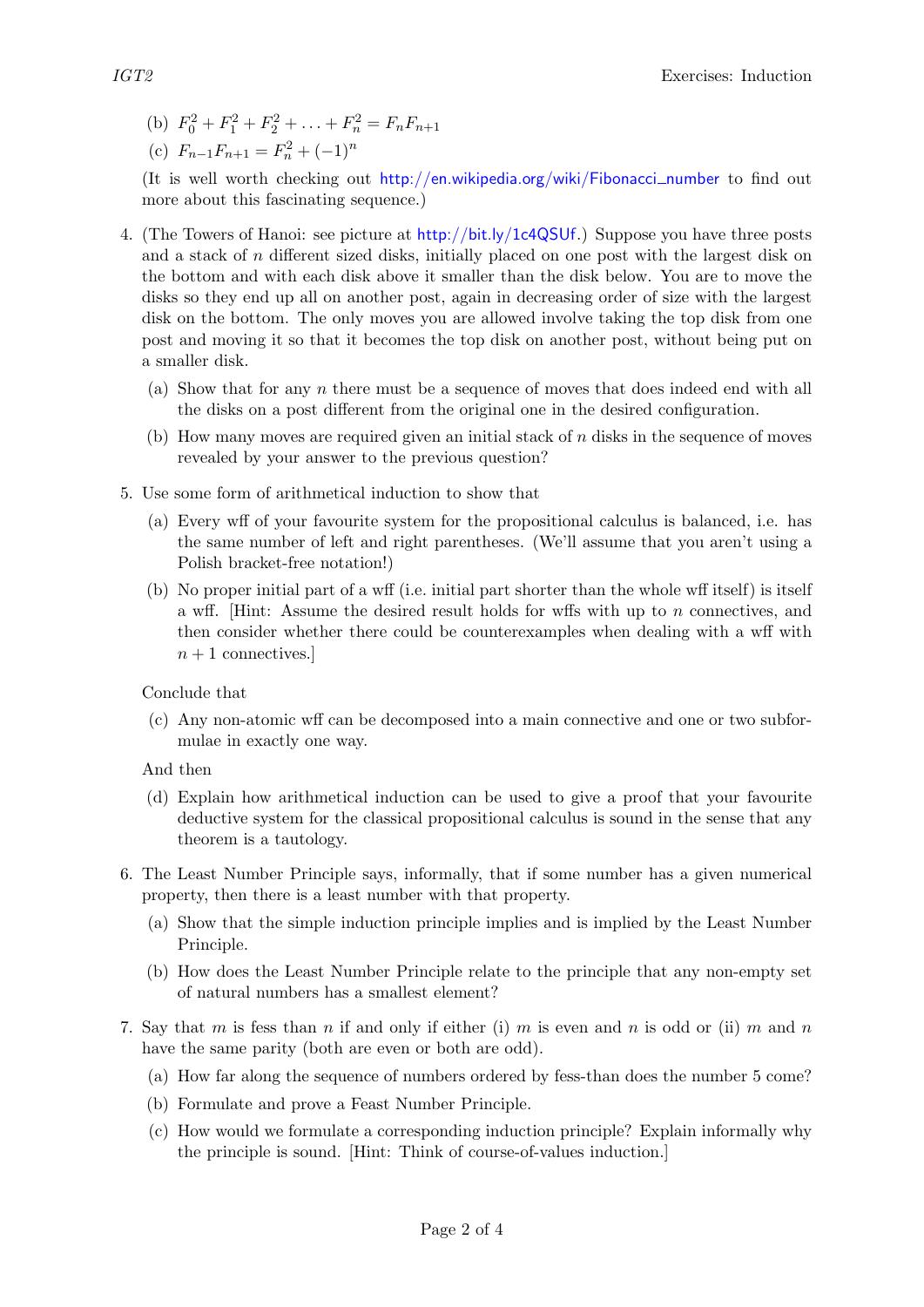- 8. Start with two new definitions:
	- 1. Let's say that the relation R defined over the objects  $X$  is well-founded just in case for any non-empty collection of objects  $D \subseteq X$ , then there is at least one R-minimal object a among D, i.e. an object a such that  $\forall x (x \in D \rightarrow \neg Rxa)$ .
	- 2. Let's say that you can do *w-induction* on the relation  $R$  defined over the objects X just in case you can infer  $\forall z\varphi(z)$  from  $\forall x(\forall u(Rux \rightarrow \varphi(u)) \rightarrow \varphi(x))$ , where the quantifications again are over the objects X. [That is, you can infer everything is  $\varphi$ from the premiss that if x's R-predecessors are all  $\varphi$  then so is x.

Five problems:

- (a) Give non-trivial examples of well-founded relations over three different kinds of objects.
- (b) How does w-induction compare with course-of-values induction over the natural numbers N?
- (c) How does the claim that  $\lt$  is well-founded over  $\mathbb N$  compare with the Least Number Principle?
- (d) Show that if the relation R defined over X is well-founded then we can do w-induction on the relation R. [Hint: prove the contrapositive.]
- (e) Show that if we can do w-induction on the relation R defined over the objects  $X$ , then R must be well-founded. Hint: obviously you need to use induction – do the induction on the property an object x has if every  $D \subseteq X$  which contains x has an R-mininal element.]

Because we have (d) and (e), what we have temporarily called w-induction is usually called well-founded induction

- 9. Two more definitions.
	- 1. An inductive datatype (a.k.a. a recursive datatype) is defined in terms of some objects  $G$ , the *generators*, and some functions or operators  $O$ , the *constructors*, which map an object or objects as input to an object as output. The inductive datatype is then the smallest set (by set-inclusion of course) containing G and closed under the constructors – i.e. if it contains some given objects, then it also contains the results of applying a constructor in O to those objects.
	- 2. We can do *s-induction* over a set D with respect to generators G (where  $G \subseteq D$ ) and constructors  $O$  if and only if, from the premisses (i) that any object in  $G$  has property P and (ii) that the constructors preserve property P (i.e applied to things with  $P$ , a constructor yields something which also has  $P$ ), we can infer (iii) that everything in D has P.

Five problems:

- (a) Show how (1) the natural numbers, (2) the wffs of the propositional calculus, (3) proofs in an axiomatic system of propositional logic, can be regarded as inductive datatypes.
- (b) Show that if D is an inductive datatype, then we can indeed do s-induction over D with respect to its generators and constructors.
- (c) Show conversely, show that if can do s-induction over D with respect to certain generators and constructors, then D is an inductive datatype.
- (d) Use s-induction rather than arithmetical induction to show that every wff of your favourite system of propositional calculus is balanced, i.e. has the same number of left and right parentheses.